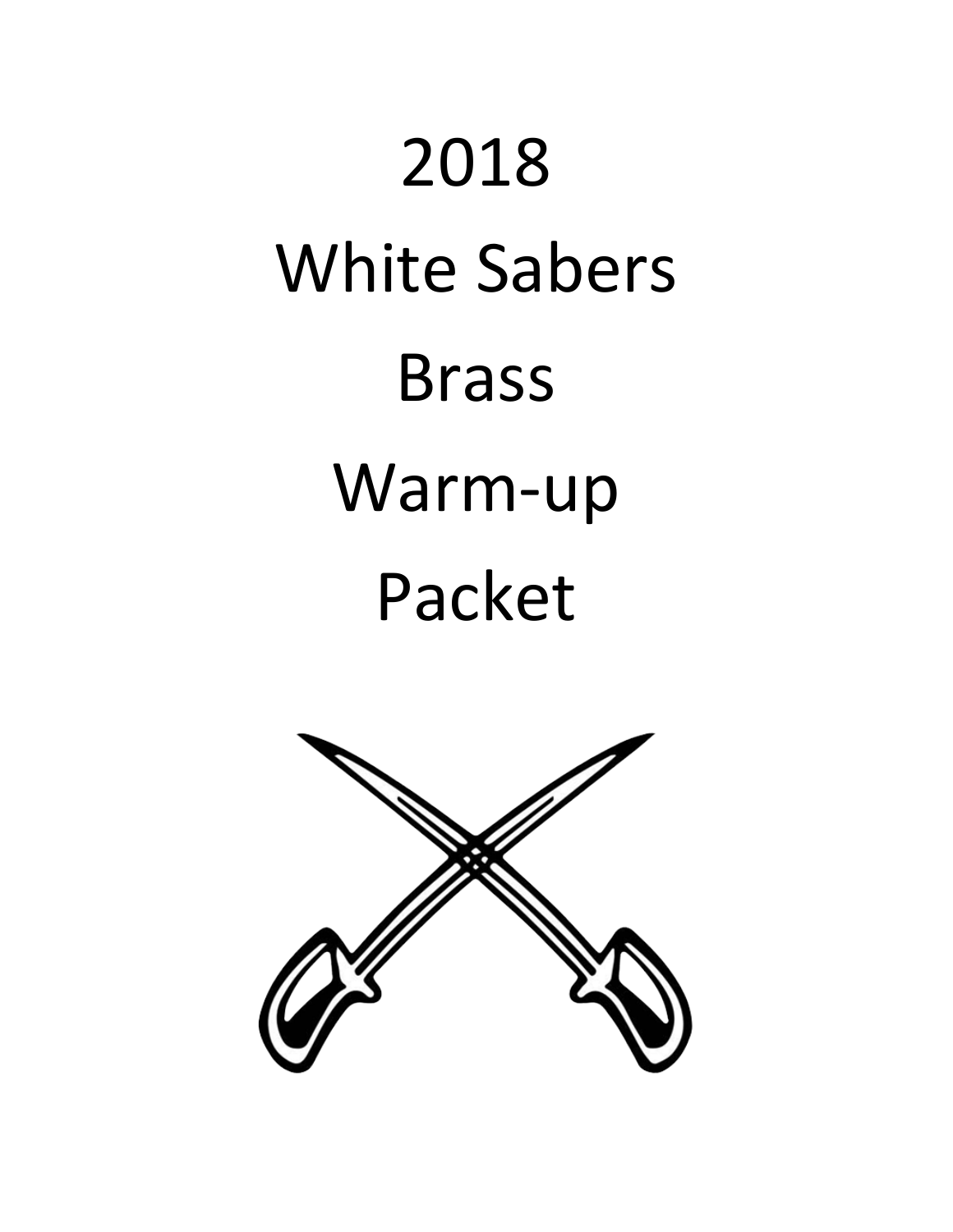Welcome to the 2018 version of the White Sabers Drum and Bugle Corps brass section! This packet is intended to help you become more familiar with what you can expect this season as far as techniques that will be used, warm-ups that will be used, and general information about the brass line. In the packet you will find warm-ups and chord progressions for each instrument. These will be the foundation of our warm-up program for the 2018 season. The goal is not for you to play them all perfect from the start, but for us to see a growth in your abilities and a willingness to work to achieve at a high level.

**Attendance:** The growth and success of the corps starts with all members being at rehearsals. If there is a conflict you must communicate with your Caption Head prior to the rehearsal you will be missing. Not communicating an absence is the same as a "no call no show" for a job. Many members are involved in numerous activities in and outside of school. We are willing to work with conflicts that you may have, but you must communicate these conflicts. You will also need to fill out a conflict sheet which will help you communicate any conflicts you may have. Communication is extremely important in this activity!

**Missing Rehearsals:** In the case that you do need to miss a rehearsal you will be required to do a video assignment. These assignments are not long, but do require you to spend some quality time practicing these parts. These assignments are not a punishment, however they will allow the staff to give you feedback when you are unable to attend a rehearsal.

**What you will need for camps:** For the winter camps you will need the following: Instrument, music, pencil, stand (if you own one), water bottle, and sneakers.

**Instrument care and maintenance:** Making sure that you have a working instrument is important for your success. If you are using a horn than belongs to the corps you will be required to sign a loan contract. This now means you are responsible for that horn. If there is an issue with the horn you must communicate that with a staff member. We can assess the situation and then take the steps necessary to take care of the issue. It is expected that your horn will be in working condition ready to be played at the beginning of horn warm up. This means oiling the valves and making sure the slides work. Gloves will be worn every time you have a horn in your hand.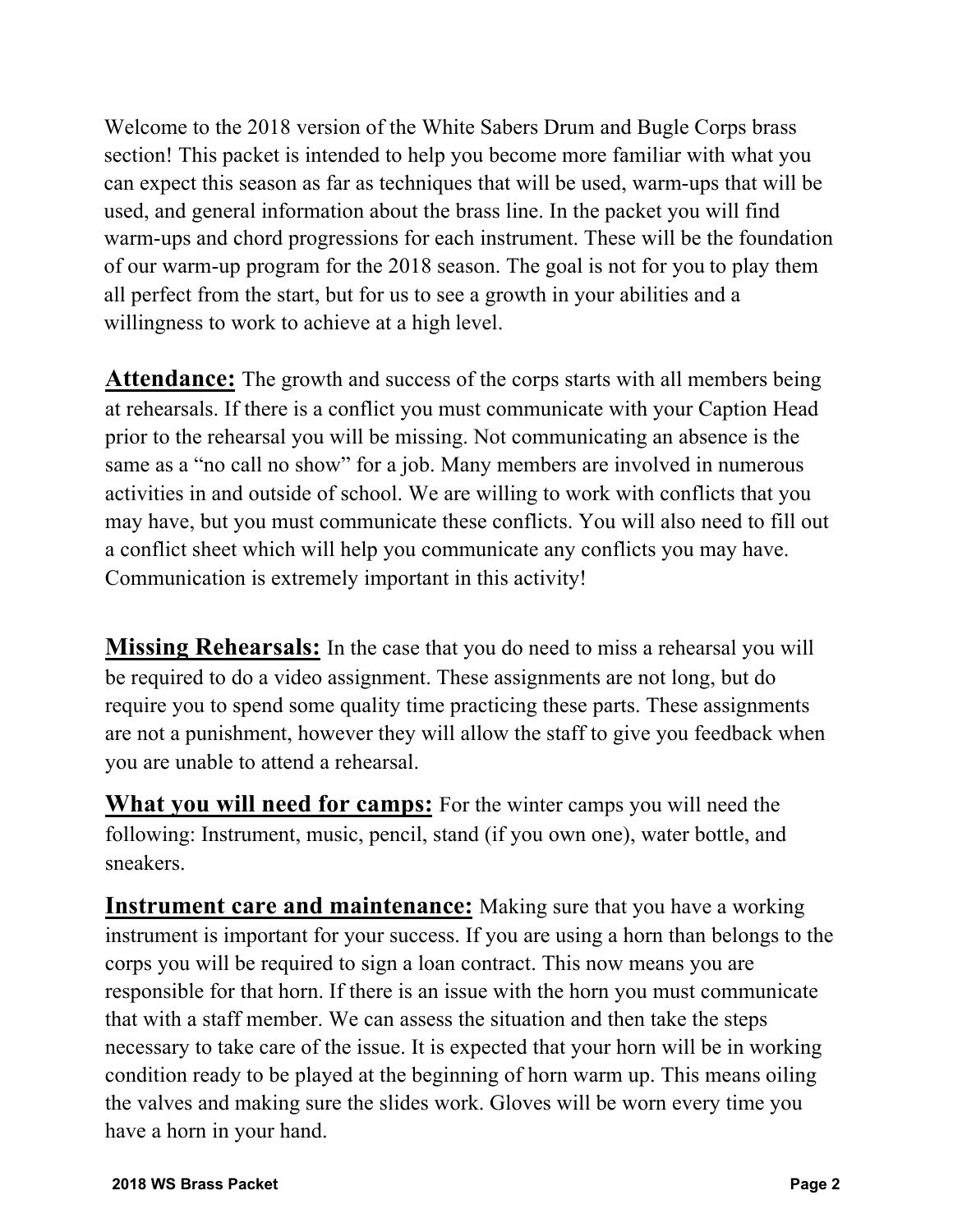**Memorization:** There will be set dates as to when the music will need to be memorized. All brass members are expected to have their music memorized by these dates. This includes warm-ups, chord progressions, the corps song, parade tunes, and the show music.

**Part Assignments:** The staff wants to make sure we are setting every member up for success. Every brass player will have an opportunity to play for the staff. You will be asked to play a couple warm-ups, a Bb concert scale for range purposes, and an excerpt from our show music. This gives us an opportunity to hear you play alone, and also helps us determine which part is the best for you to play.

**Practicing at Home:** Practicing at home is extremely important for our success. It is our job as the staff to help you and teach you how to practice at home. When you practice at home you should have a stand, a tuner, and a metronome. A tuner and a metronome can be downloaded on your phone for free and are extremely beneficial while practicing.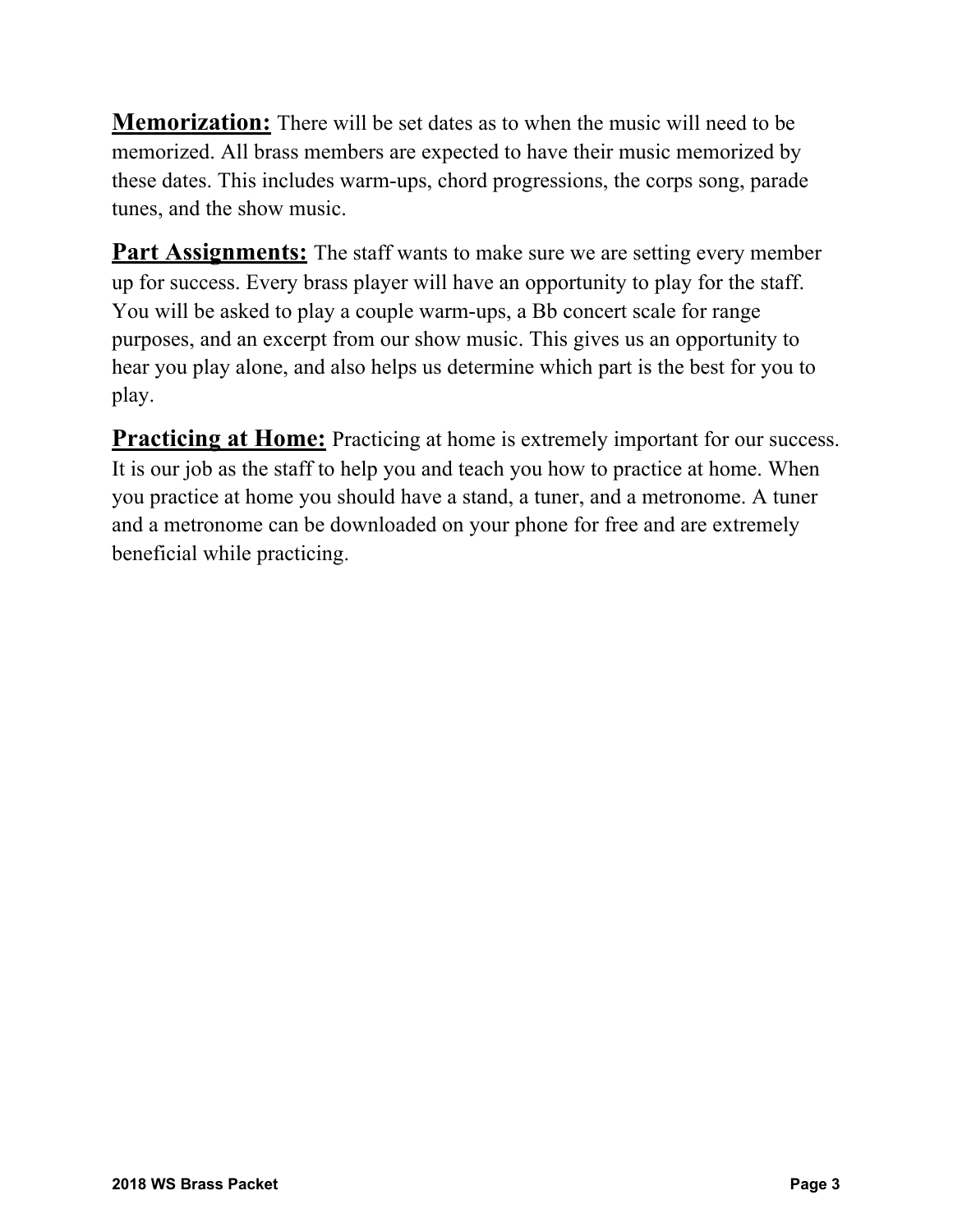#### **Playing the Horn**

#### **Breathing:**

Breathing is the foundational component of successful wind playing. The White Sabers will focus on using a full, one-count breath before all attacks as the foundation to our approach on the horn. The timing of this breath is of the utmost importance for the timing of the ensemble and does not change at different tempos. While we will use

#### **Inhalation**

A quality breath must first start with an erect, relaxed posture through the upper body. Particularly the shoulders, neck, and upper back muscles should not be tense, and the tongue should be low in the mouth. The result should be a very soft, low pitched rush of air into the lungs, and a slight "cold spot" on the back of the throat. The timing of the inhale should be a full one-count breath at the same velocity and volume until the attack on the downbeat. There should be no interruption in, or change to the speed or volume of movement of air over the course of the inhalation. Be especially careful not to "cap" the breath, which occurs when the air is stopped at the end of the inhalation. This can introduce tension into the sound, and will cause timing errors. A full breath should be taken at all dynamics and tempos, and we will rehearse full expansion in all such situations.

#### **Exhalation**

The exhale should be relaxed, open and should begin at full velocity. An essential component to a proper attack on the instrument should be the initiation of the full volume of air on the downbeat. When performing air exercises with or without the instrument, we will NOT articulate with the tongue, which should remain low in the mouth. When breathing through the horn, there should be as minimal change in the jaw and neck as possible to create a seal on the mouthpiece. High brass players in particular have a tendency to introduce tension in the neck and tongue in order to overcome the resistance of the instrument. The velocity of the air should be first and foremost be modulated from the abdominal and intercostal muscles in support of the diaphragm, rather than the neck andtongue.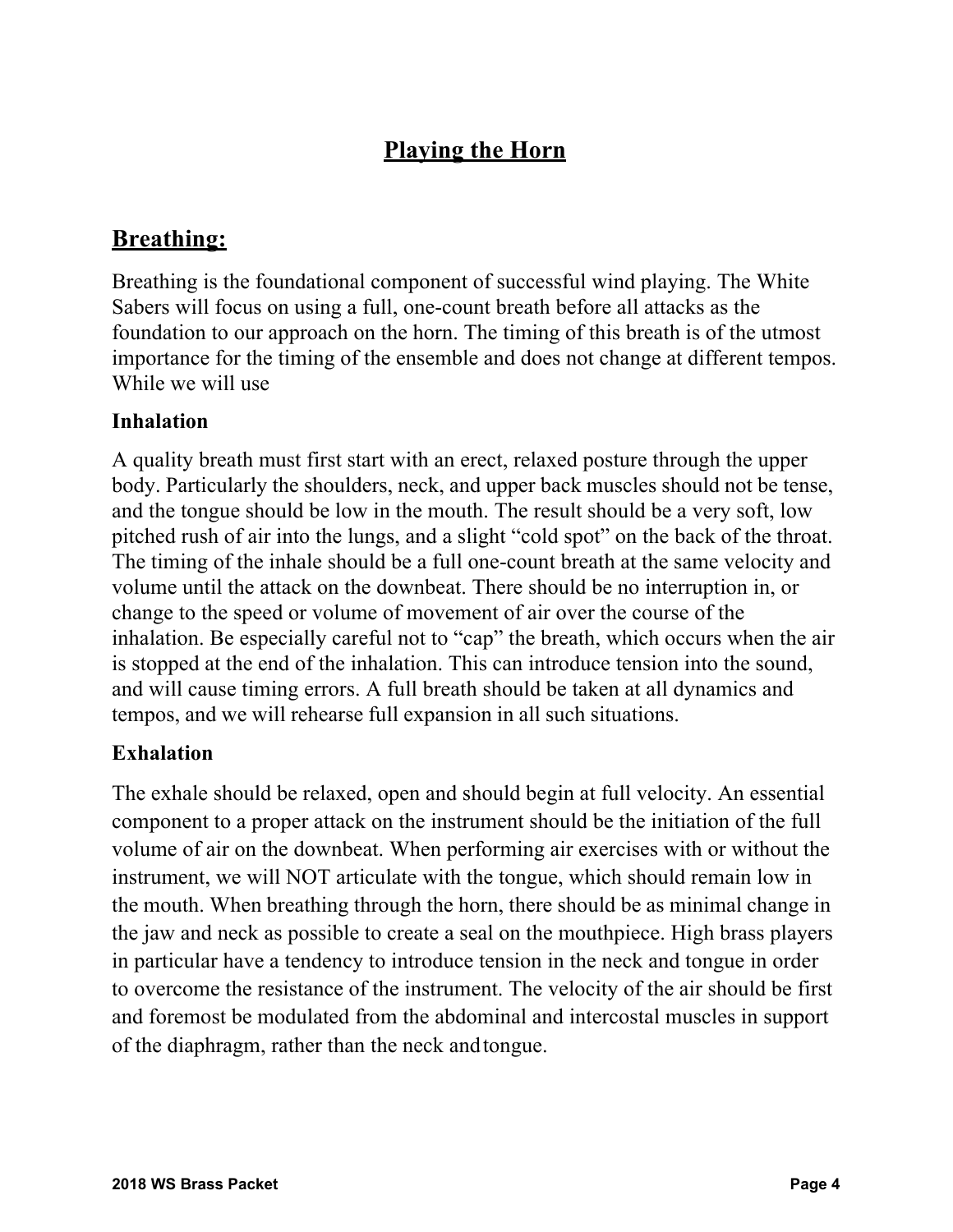To ensure consistency across the phrase, we will apply a slight (less than one half of one dynamic) crescendo across the ENTIRETY of the length of a musical phrase (unless otherwise noted). This will prevent "dropped" phrases, and ensure a supported sound. Be careful not to close the jaw, raise the tongue, or choke the air with the glottis ("closing the throat") to increase the apparent volume of the air, (this actually serves to DECREASE the volume of air while increasing the velocity) but instead focus on keeping the entire passage open and relaxed throughout the phrase.

#### **Releases**

The White Sabers will release with a short inhalation on the release count. This is part of the breathing technique is critical to the timing of the release. This inhalation can elide with the inhalation for the beginning of the next phrase (or the continuation of the phrase in the case of stagger breathing) or be separate completely (remember, we will ALWAYS be using a one count timing breath). In this situation, it is fine to release with the breath, exhale/breathe normally over the counts of the rest, and prepare for the full one-count breath the count before the next phrase. A proper breath release allows the sound of the horn to resonate or "ring" in the air slightly past the release. This is not to be confused with a late release, where a player plays past the conclusion of the phrase, which is obviously an error. Using the jaw, glottis, or tongue to release will prevent this ring, and is not part of our technique.

**Audiation:** "Audiation is the foundation of musicianship". Audiating is an important part of the musical process for the White Sabers brass line. This process includes audiating rhythms as well as pitches. No this does not mean we are expecting everyone to be a world class singer. For many of you it will mean breaking out of your comfort zone a little bit, however this is sure to help you become a better musician. What will you be asked to do?

#### **Singing**

You will be asked to match pitches during exercises, chord progressions, and show music. The syllable we will use when signing will be "AWH". When using this syllable your mouth should be wide open with your jaw dropped. This gives us a rich sound and tone quality, and when everyone in the line matches this will give us great intonation and balance as well. When a group is able to sing a note,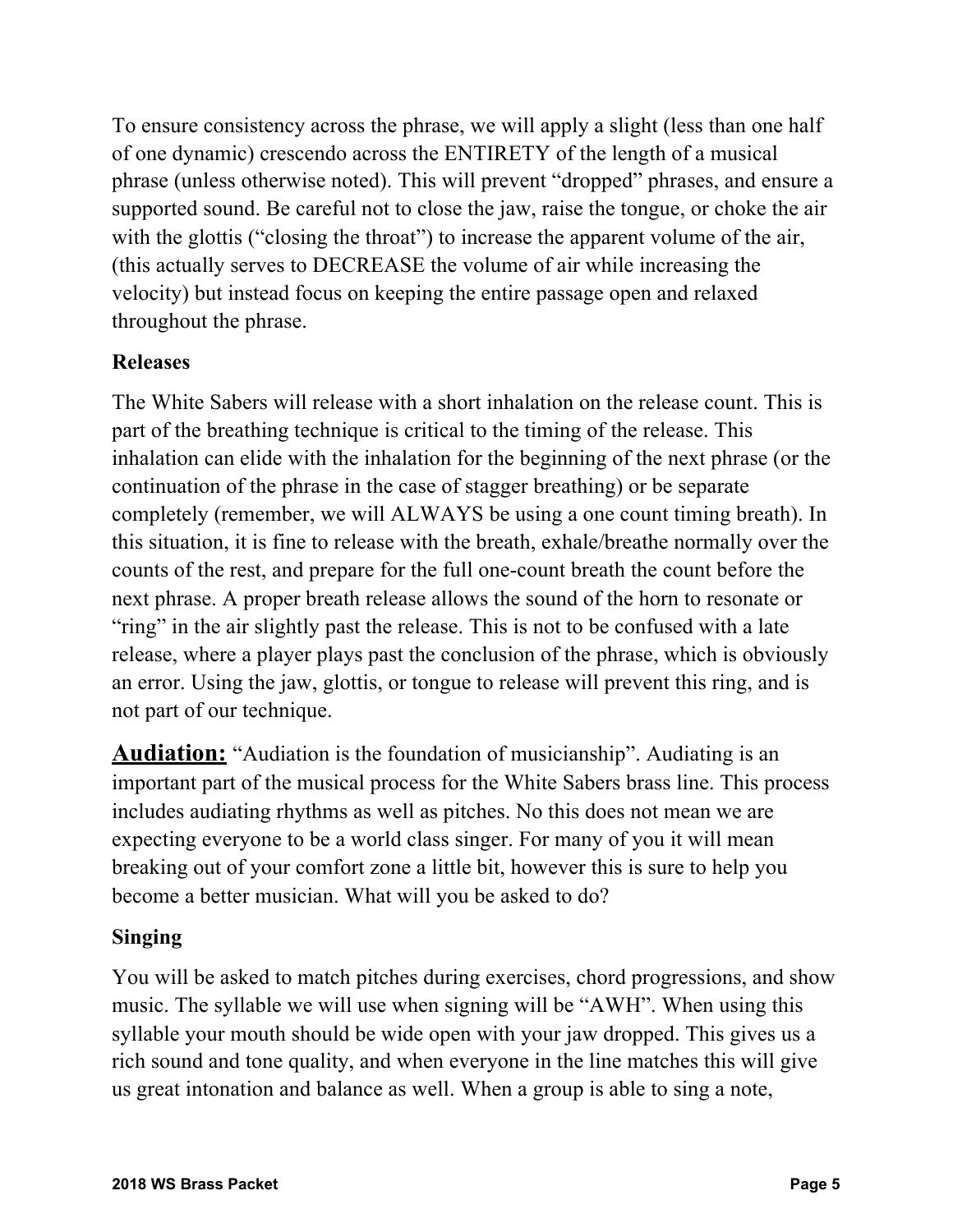interval, or chord in tune and tone they will find it much easier to play that same note, interval, or chord in tune and tone. While we play our instruments we should always be "singing in our heads" and hearing that note we are playing. By starting with this process we are setting ourselves up to be successful on our horns.

#### **Chanting**

A technique we use often for the White Sabers in chanting. This gives our chops a break and it helps us line up our rhythms with the other sections in the brass line. The syllable we use for chanting is "Dawh". When chanting we are not looking for correct pitches. However, we are looking for correct rhythms, dynamics, articulations, and style. Chanting a section of music gives you an opportunity to vocalize rhythms, dynamics, articulations, and styles before jumping into the fingerings and pitches. We often use chanting when learning new music, but utilize this tool for when there are rhythms we are having a difficult time lining up. Again, chanting is not meant to embarrass anyone and may fall a little bit out of your comfort zone. This is only meant to help you fully understand what you are about to play before you actually play it on yourinstrument.

**Mouthpiece:** Playing on the mouthpiece is a technique a lot of brass players are not comfortable with. It is my belief that if you can play something on your mouthpiece you can play it on your instrument as long as your instrument is working correctly and you have your fingering down. The common trend is that when we play on our mouthpiece we tense up and use less air than we normally do. When we play on our mouthpiece we need to stay relaxed, breathe properly, and center that air through the mouthpiece. The mouthpiece does not produce the prettiest sound in the world, but becoming a better player on the mouthpiece will make you a better play with the horn in your hand. It is important to practice with just your mouthpiece every time you practice! We will teach you ways to become more proficient on your mouthpiece to where you might even enjoy just playing the mouthpiece. When playing the mouthpiece you will hold the shaft of the mouthpiece with your thumb and index finger for high brass players, and your thumb, index finger, and middle finger for low brass players. Every brass player will hold the mouthpiece with their non-dominanthand.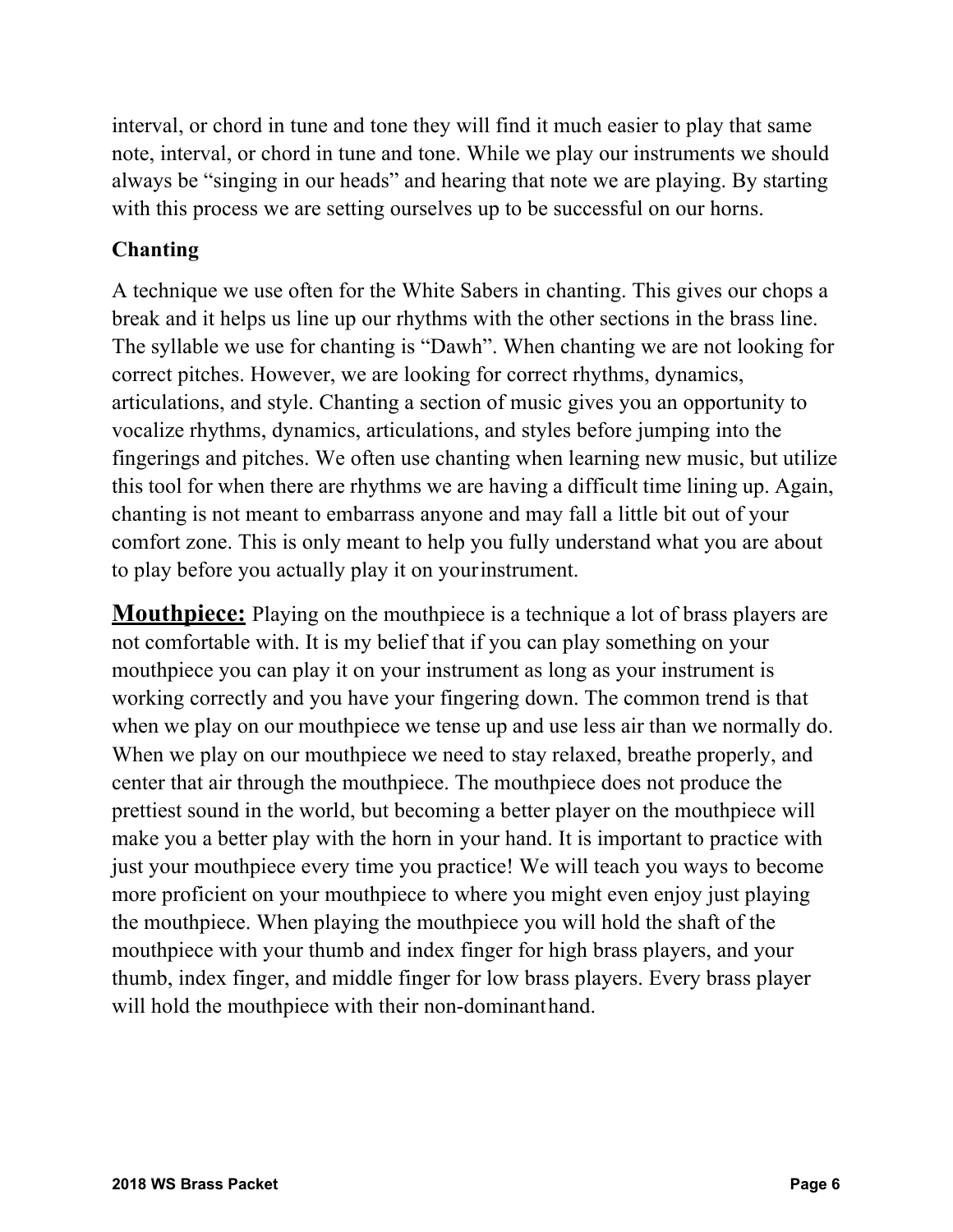## **Exercises**

Included at the end of this packet are the exercises we will start the season with. These exercises are the foundation of our warm-up program and the goal is to master these exercises. There will be variations of these exercises throughout the season, however they will all be based off of the ones in this packet. Below is an brief explanation of each exercise.

**Long Tones:** This exercise, along with every exercise, will start with a "Dah" attack with the tongue. The tongue should be placed just above your top set of teeth on the roof of your mouth. You air and tongue should work together with your embouchure for a nice clean attack. This year we will be doing a full phrase crescendo on this exercise as opposed to the "push for 4" we have done in past years. Each phrase of this exercise will end with a breath in on count 13.

**Lip Slurs:** This exercise will start with the tongue but you will slur through the rest of the notes ending with a breath in on count 8. We will focus on the use syllables for this exercise. As we are in a lower register of the horn we use "AWH" with our tongue down in our mouth. When we are in the upper register of our horn we use an "EE" syllable with the back of our tongue towards the top of our mouth.

**Timing and Tonguing:** This exercise is all about "timing and tonguing". Through this exercise we are focused on lining up our notes and not getting too heavy or fat with our tongue. We will use the word "light" when we play this exercise. We will use a full phrase crescendo on the exercise with a full length quarter note on count 13.

**Technique Exercise:** This exercise works our fingers and our chromatics. You should work this exercise at a slower tempo and then speed it up once you are more comfortable with the pattern. We will play the exercise at the same dynamic all the way through. To give you some help, the 3<sup>rd</sup> measure of each phrase matches the first two measures of that phrase and each lip slur is a major arpeggio.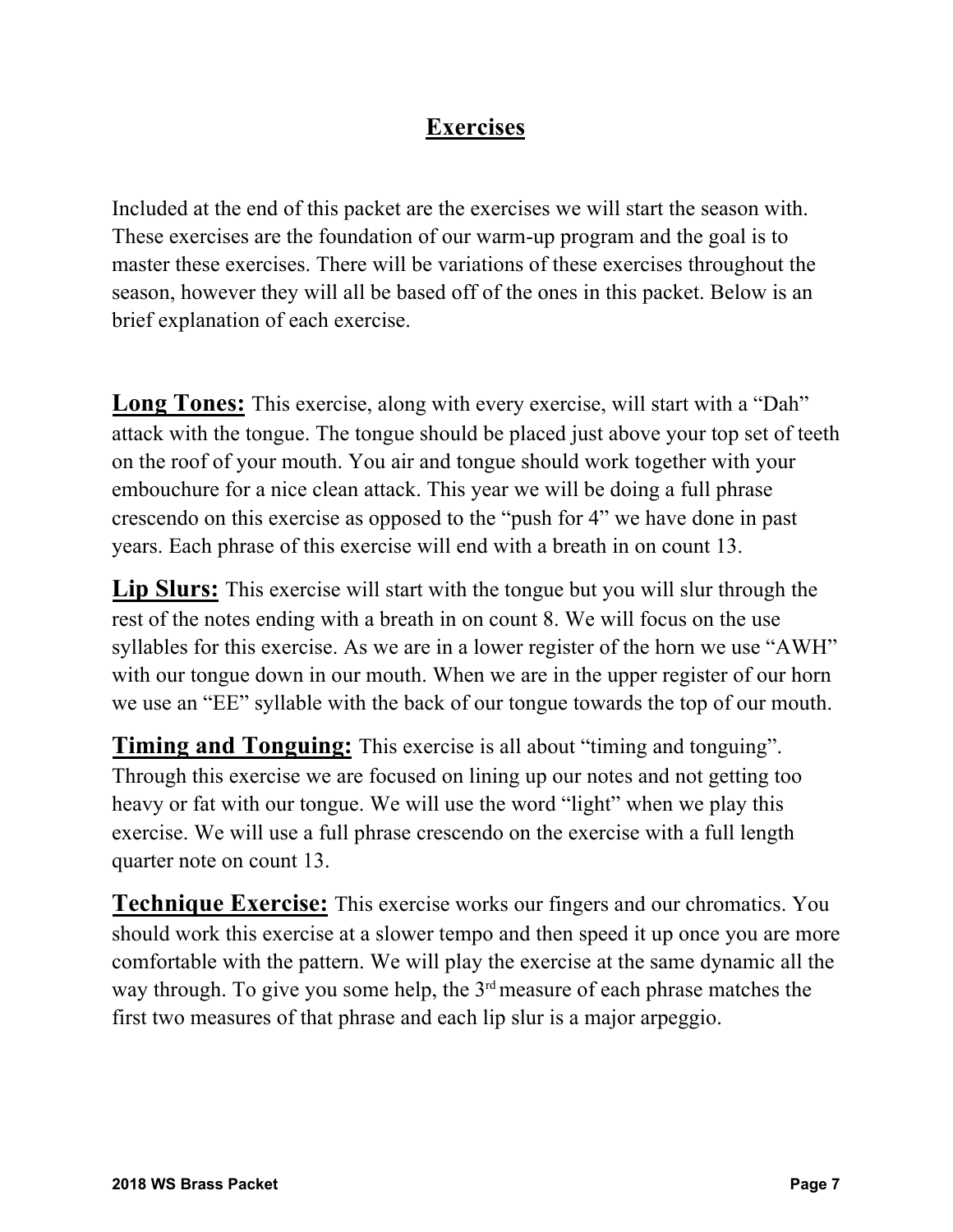**Chord Progressions:** We will use chord progressions to work on blend, balance, tone quality, intonation, and dynamic sustainability. These chord progressions give you an idea of the range for each part, however the parts may going higher or lower depending on the arrangements. We will work these progressions at many different dynamics with different personal playing at different times.

As mentioned above there will be some variations to some of these exercises as well as some additions. Nothing that we give you at a rehearsal do we expect you to be able to play perfect right away, but we do expect that you will take the materials home and work on them. The goal is to help you grow as a musician and a player, while pushing this brass line to its full potential! The staff is extremely excited to get started and meet all of you. If you have questions at all please feel free to contact me and I will get you any answers you need. I look forward to meeting all of you at the Open House and starting off the 2018 season strong!

Matthew Jaeger White Sabers Brass Caption Head 585-590-0441 MJaeger33@gmail.com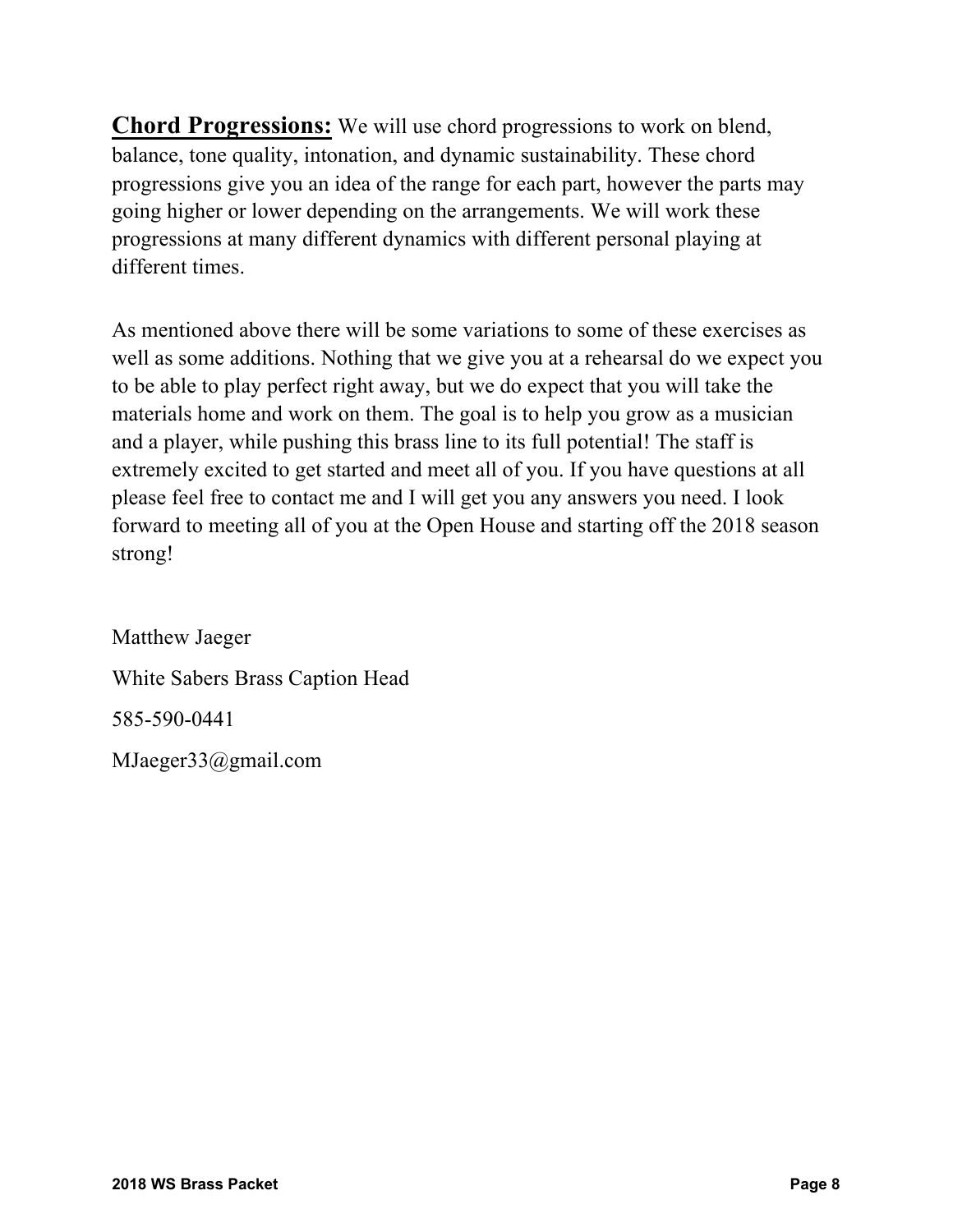## Long Tones

#### Trumpet and Mello

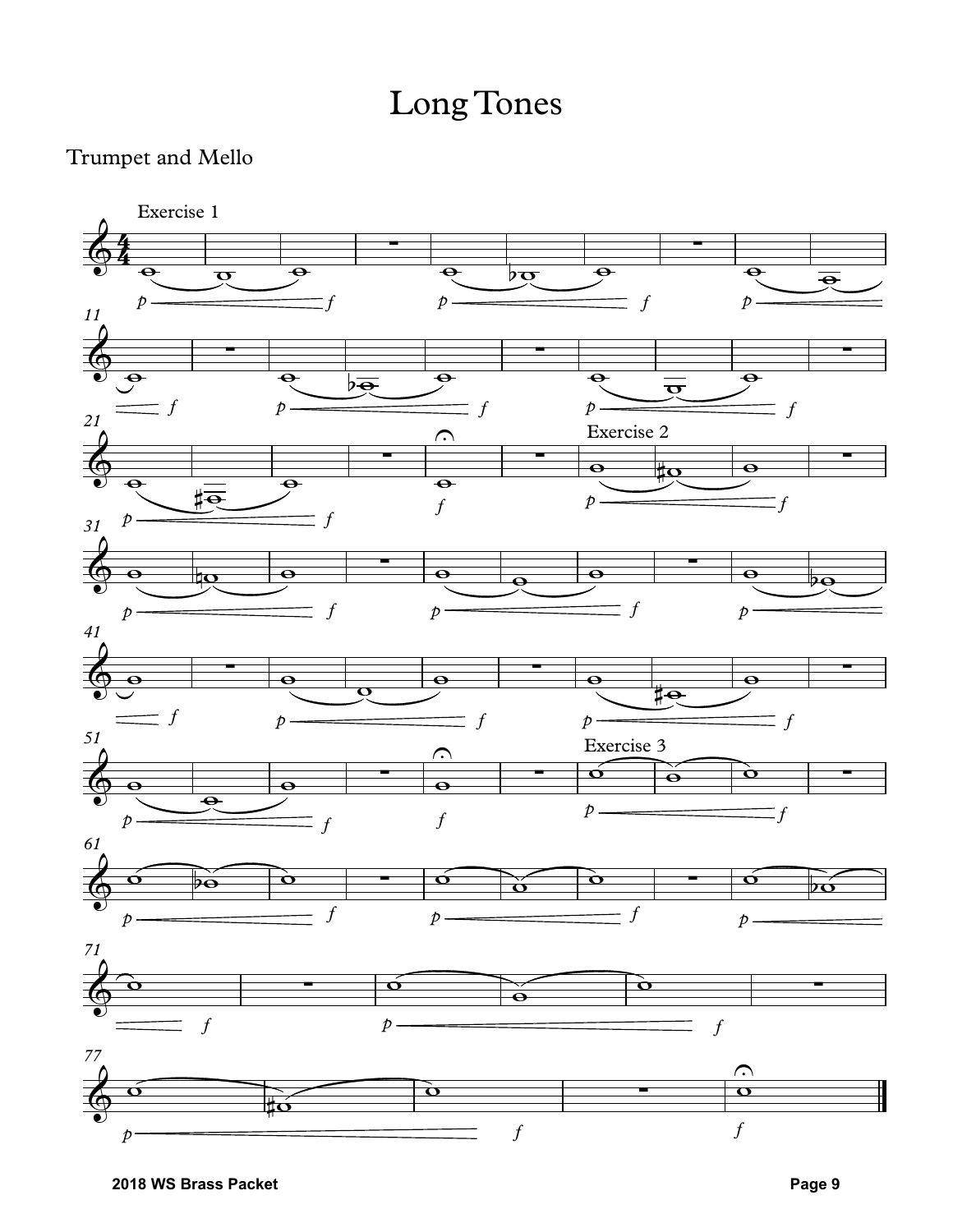## Long Tones

#### Baritone

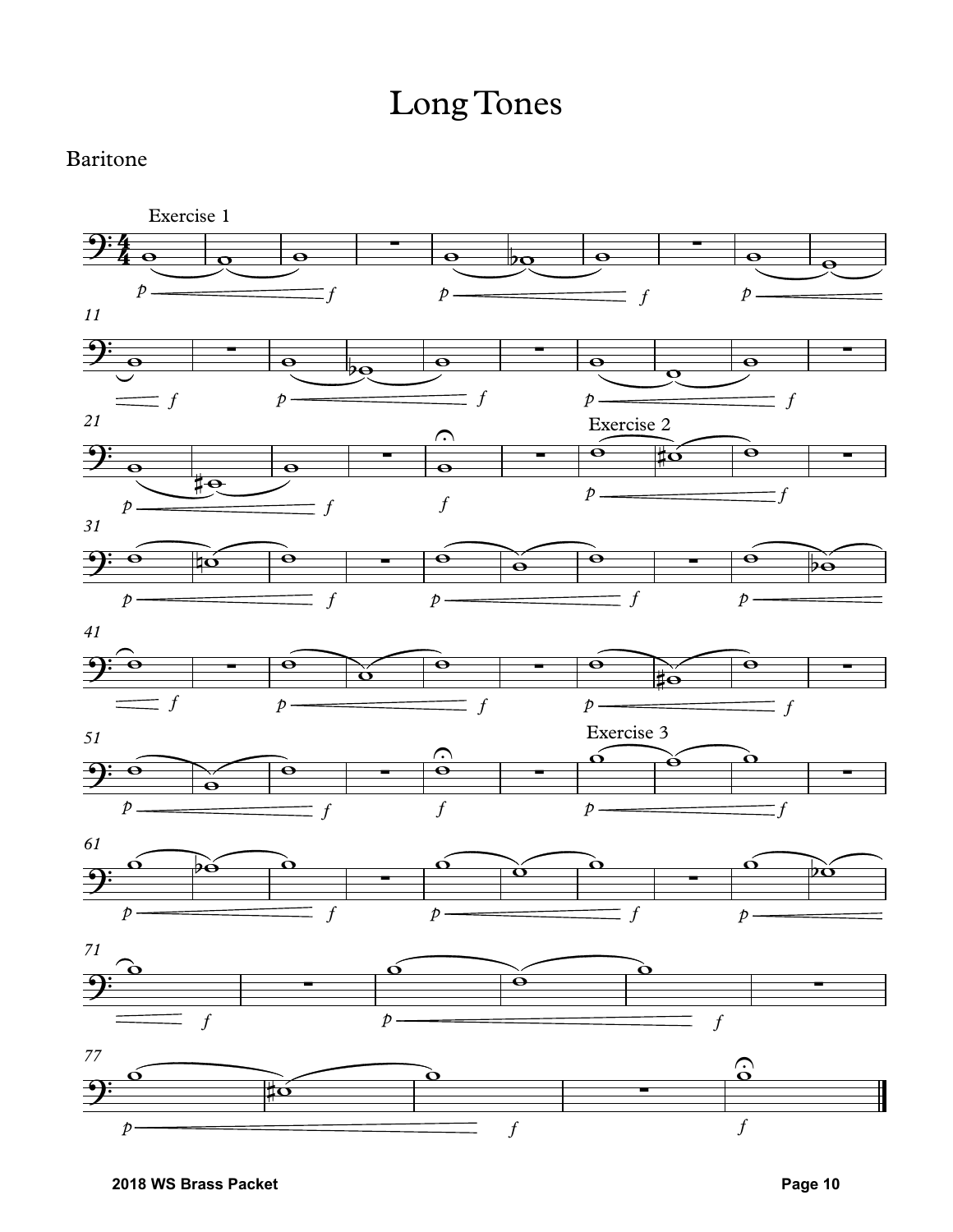## Long Tones



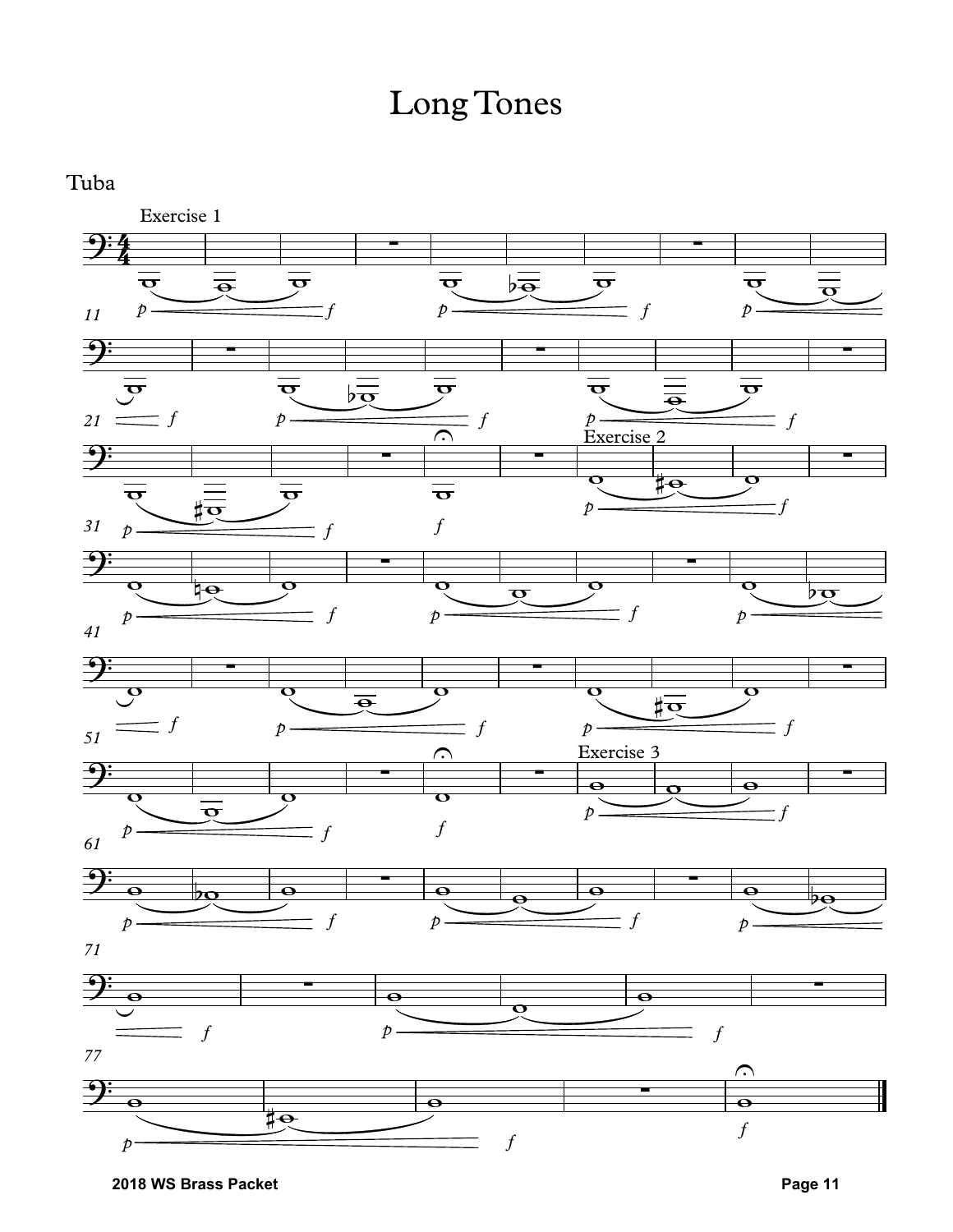## Lip Slurs

#### Trumpet and Mellophone















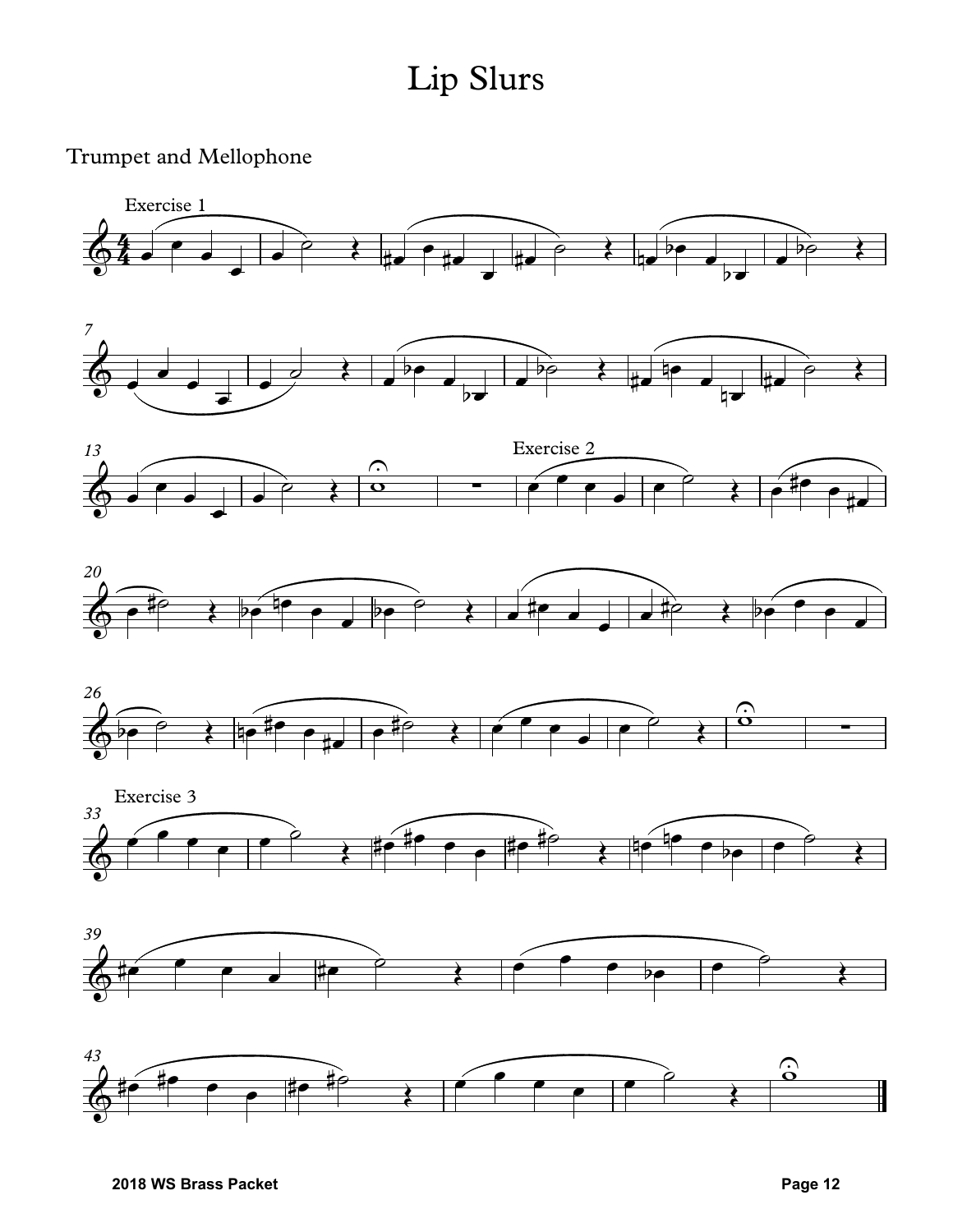# Lip Slurs

#### Baritone















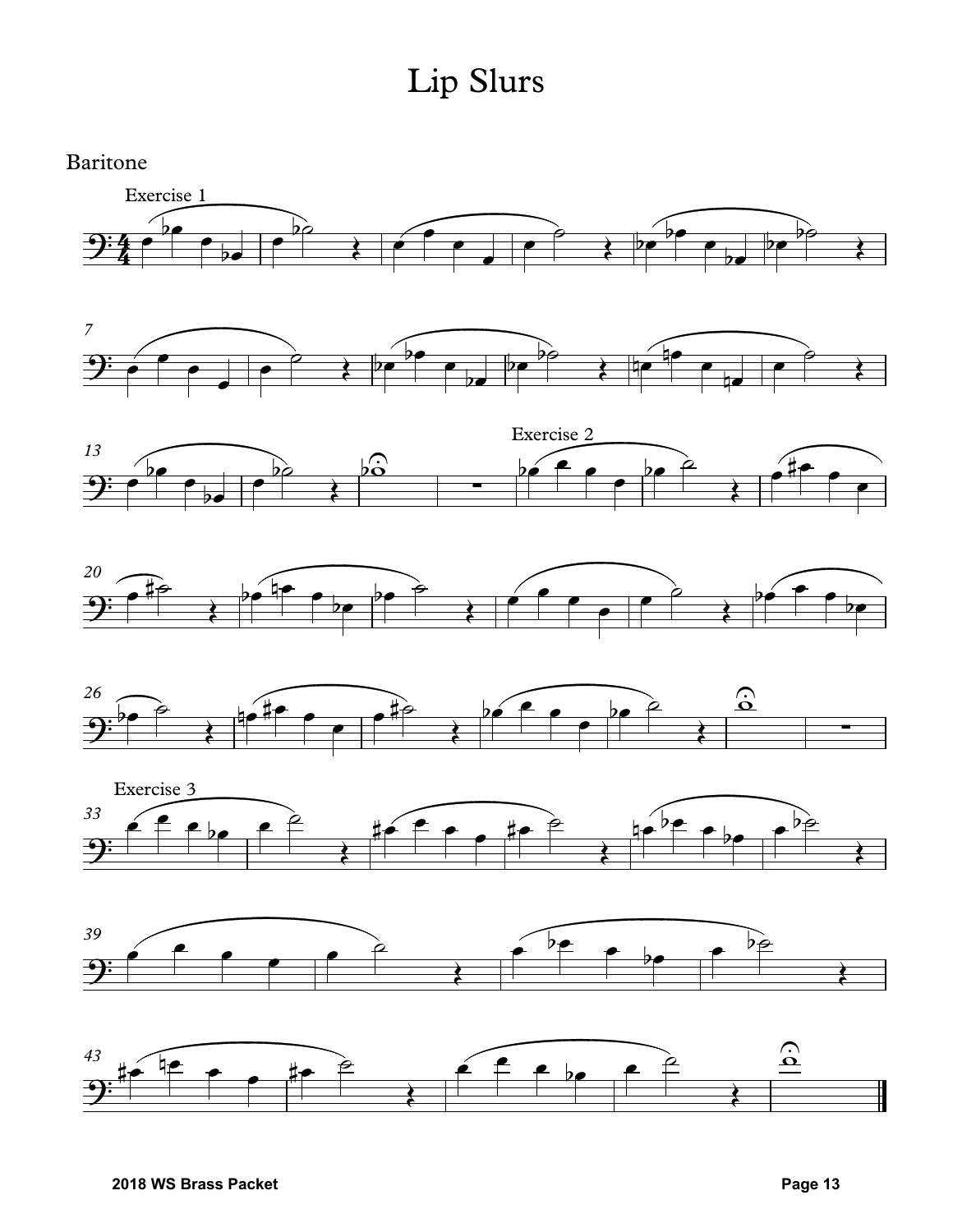

Tuba

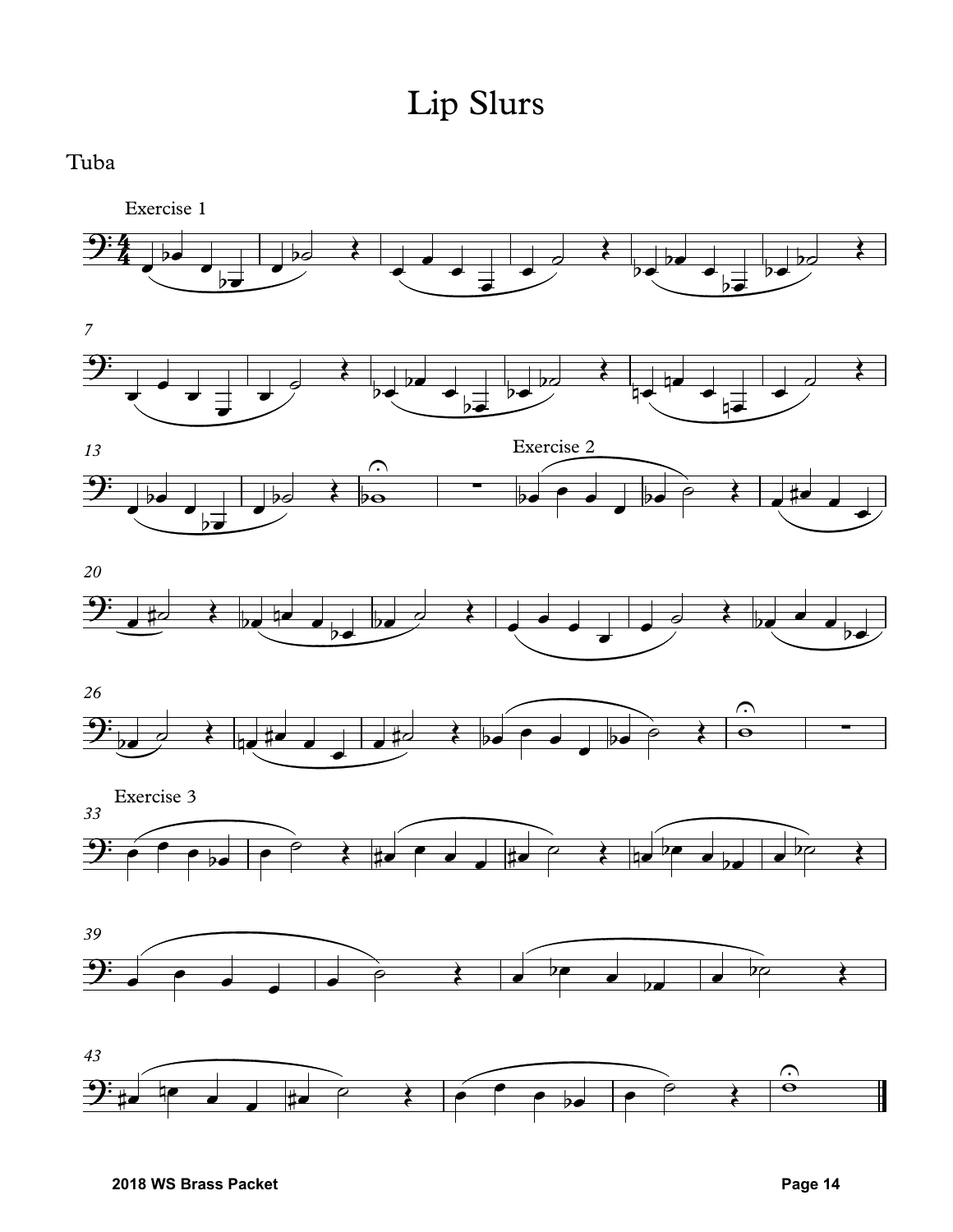# Timing and Tonguing

Trumpet and Mellophone

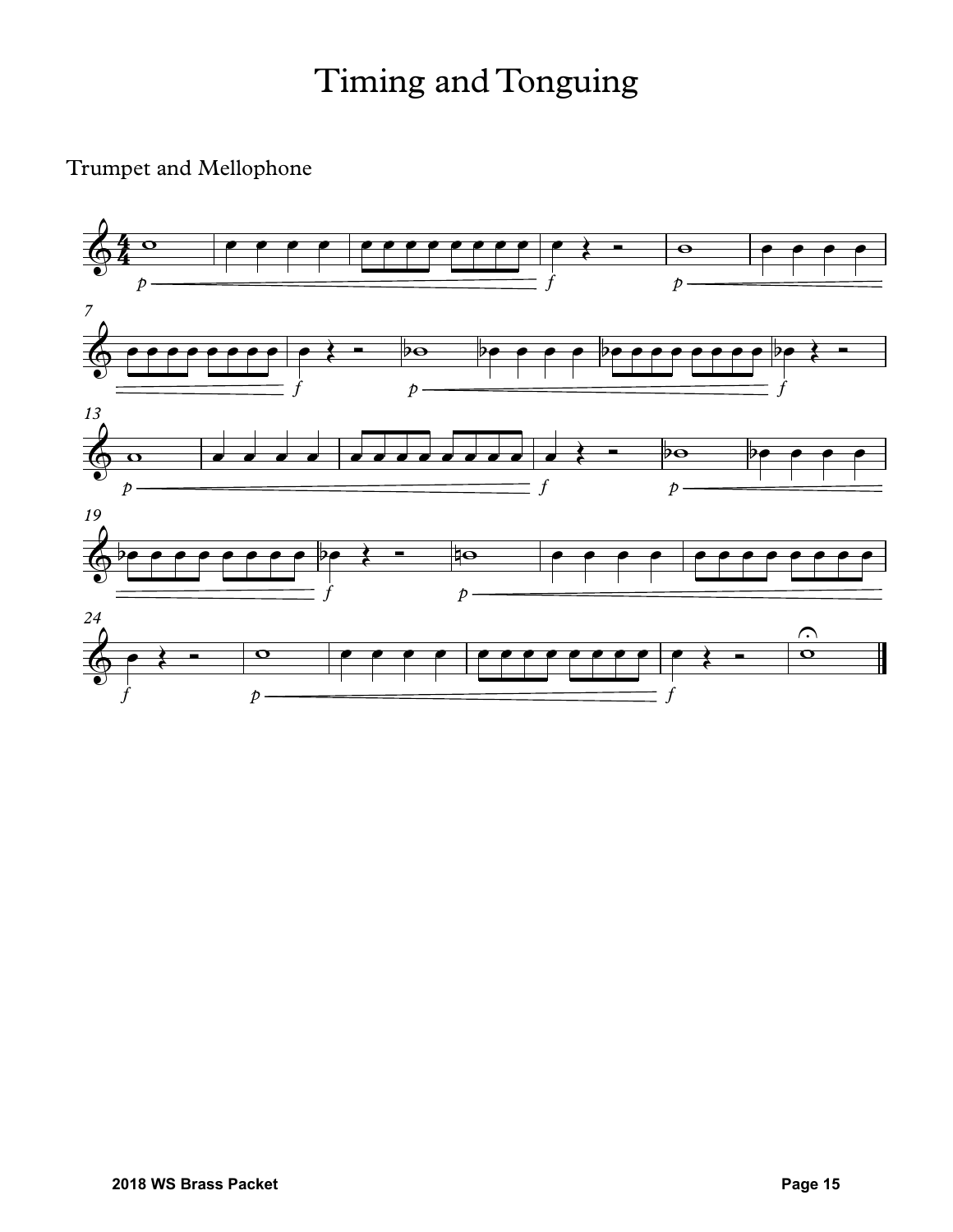Timing and Tonguing

Baritone

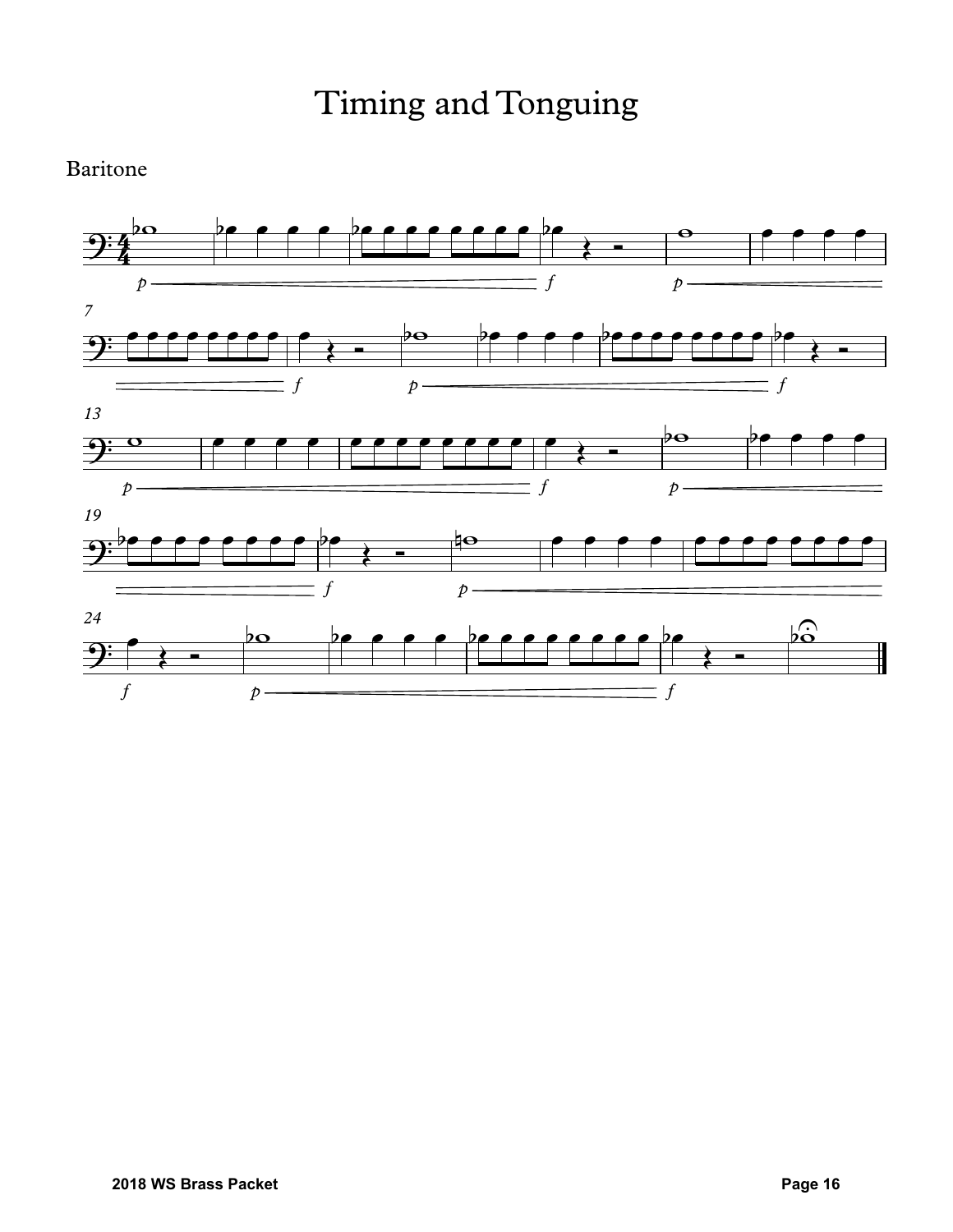# Timing and Tonguing

Tuba

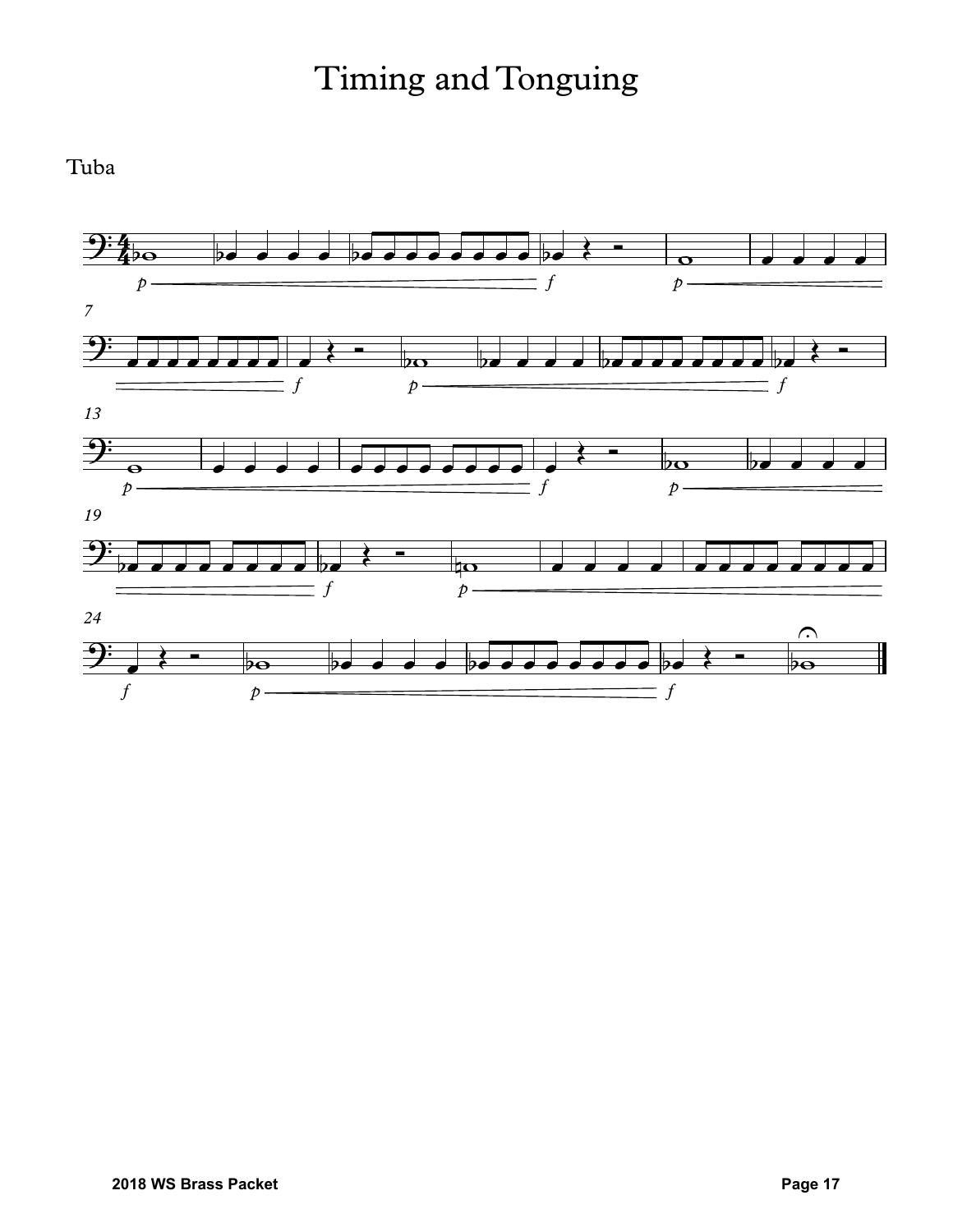# Technique Exercise

### Trumpet and Mellophone











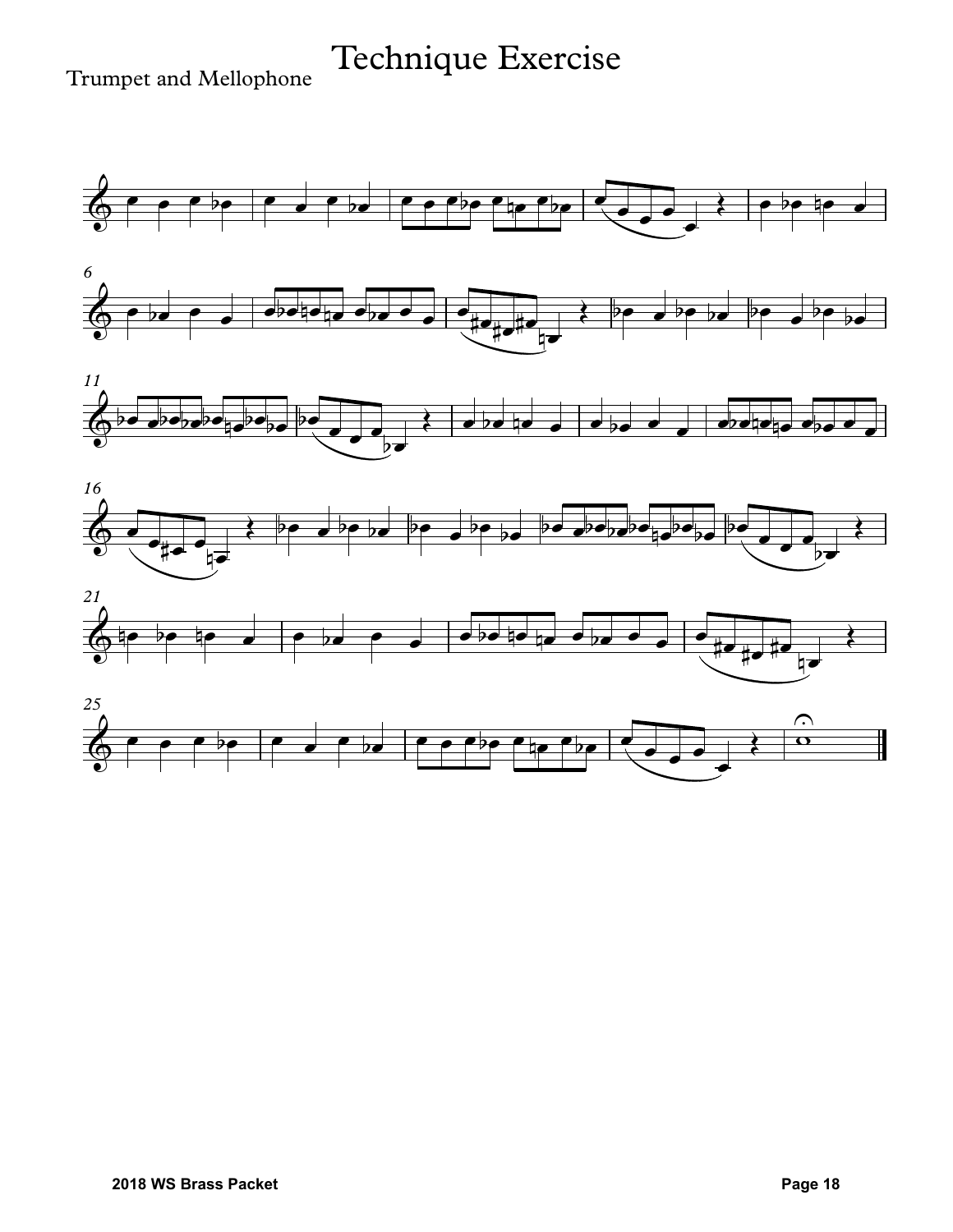# Technique Exercise

#### Baritone











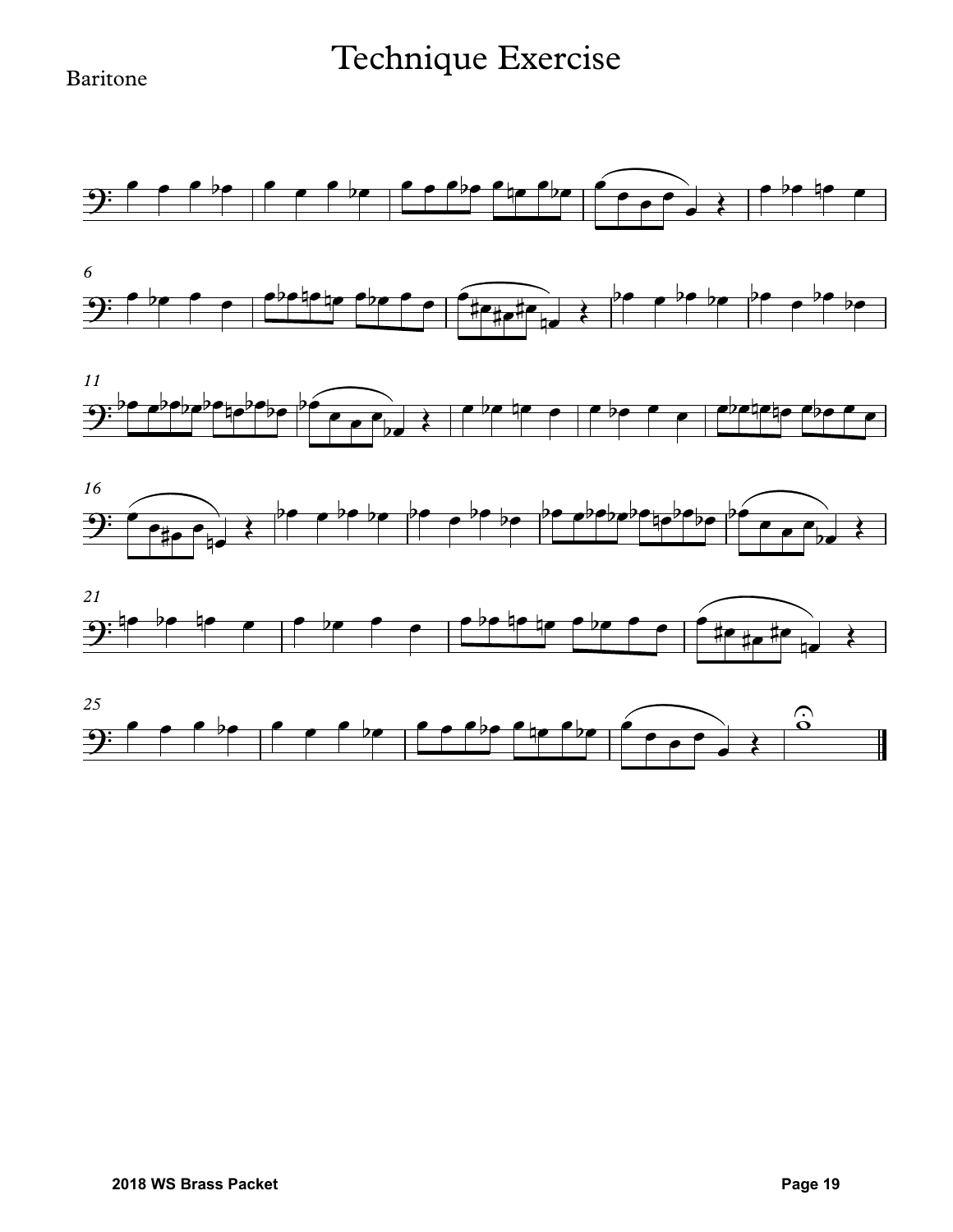# Technique Exercise



Tuba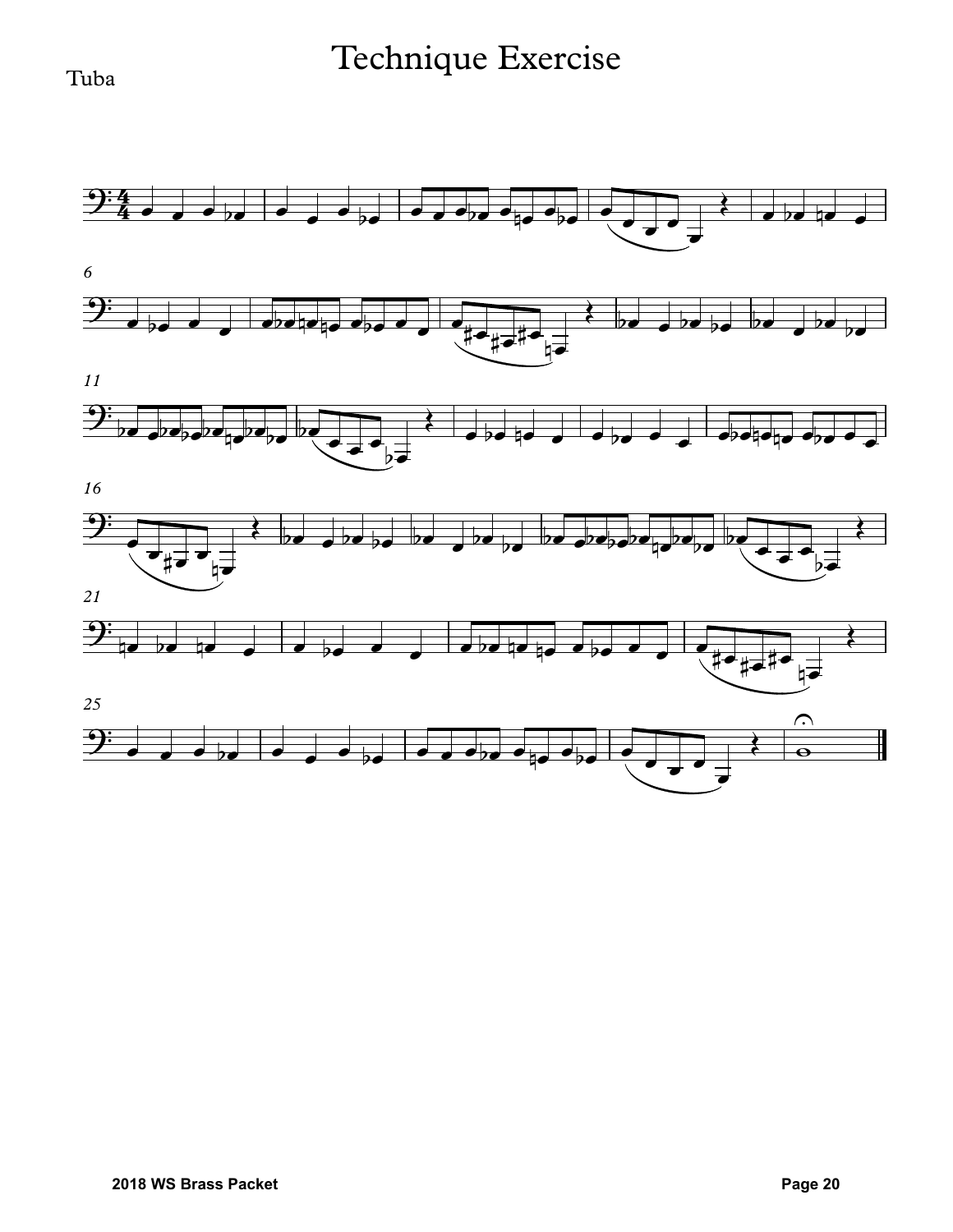## Chord Progression #1